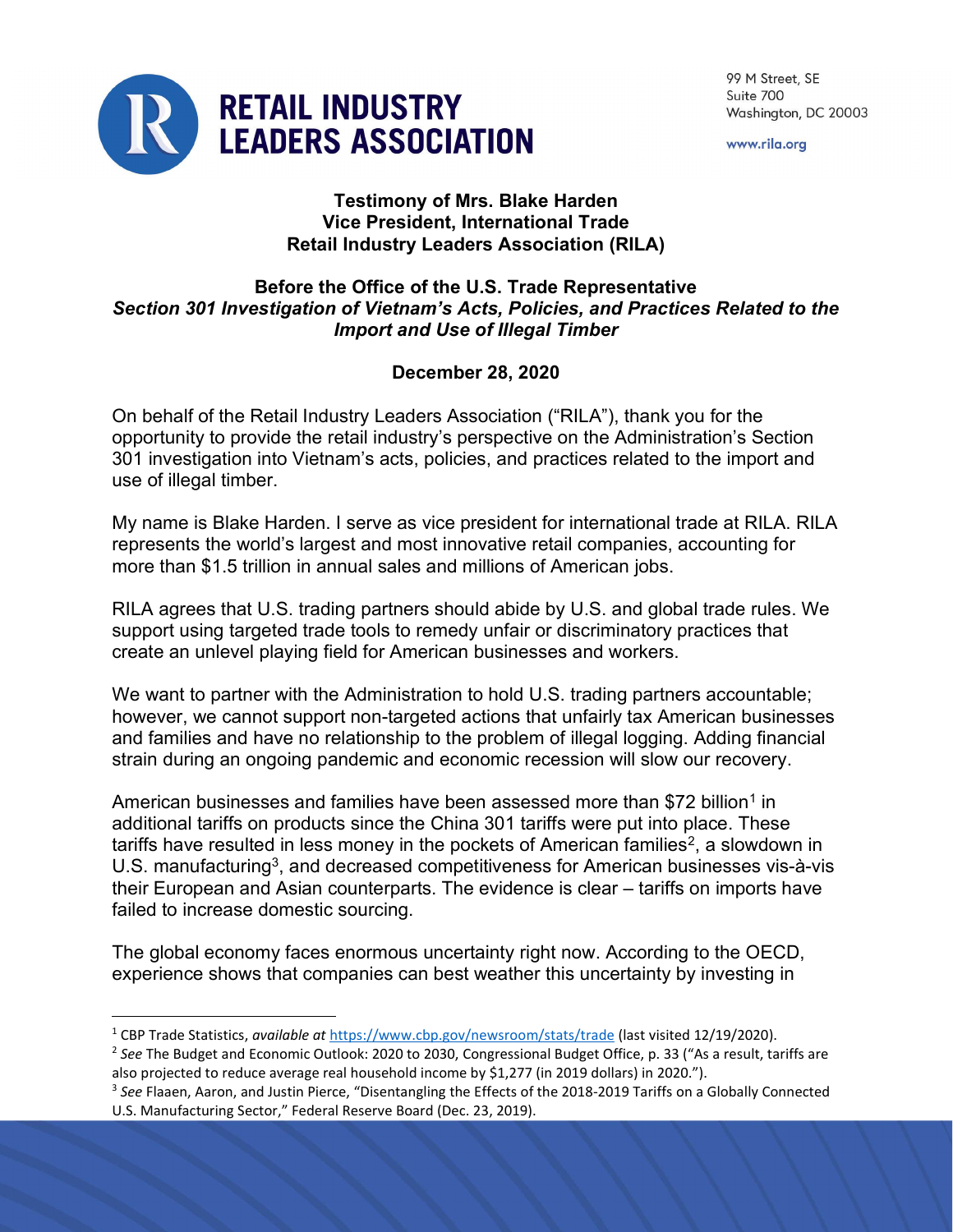fewer, longer-term relationships. U.S. retailers have built many such relationships out of China where possible, including in Vietnam. Our members leveraged existing relationships in Vietnam built on the country's intrinsic strengths.

Vietnam is unique. It has the production capacity, a stable, abundant, and skilled labor force, logistics capabilities, and the good infrastructure needed to meet the high standards of our members. Our members source a variety of goods – including apparel, footwear, electronics, home goods, furniture, power tools, decorative and holiday, luggage, and toys – from trusted partners in Vietnam who meet our members' rigorous quality and safety standards.

Placing a tax on these imports now, especially when they have no relation to alleged violations of the Lacey Act, would create tremendous uncertainty for U.S. retailers and unfairly punish them for moving away from China. It would also leave limited options for sourcing, including possible re-shoring of production back to China.

Vietnam is also a major export market for U.S. job-creating textile, chemical and agricultural products. And imports of raw materials from Vietnam are critical inputs used by U.S. manufacturers of finished goods. According to the USITC, U.S. textile and apparel exports to Vietnam increased by \$97 million from 2015 to 2019. And during that same time, U.S. footwear exports to Vietnam increased by \$170 million.<sup>4</sup>

These American exports, along with key U.S. agricultural exports, will surely be subject to retaliatory tariffs if the Administration imposes tariffs on Vietnamese products.

Further, tariffs on goods from Vietnam will harm the ability of U.S. retailers to compete globally. As this Administration considers whether to impose tariffs, our competitors in countries such as the European Union and Canada have lowered their tariffs and removed trade barriers with Vietnam through free trade agreements and trade preference programs.

Simply put, tariffs are not the answer. Tariffs will not resolve concerns with Vietnam's timber practices. In fact, it would do greater harm to U.S. economic interests and cause serious disruptions to the American economy.

Higher tariffs will mean higher costs to U.S. businesses and, in turn, higher prices for American families, who are already facing a cash crunch because of the ongoing pandemic and economic recession. There is no good time for increased tariffs. Now is certainly not the time to add financial strain on those already struggling.

As USTR considers what, if any, action should be taken in this investigation, we urge it to leverage the Lacey Act to address concerns with timber practices, including those set forth in the Federal Register notice that launched this investigation. Our members make Lacey Act declarations routinely on imports, and it is a proven tool to ensure products

https://www.usitc.gov/research\_and\_analysis/trade\_shifts\_2019/vietnam.htm



<sup>&</sup>lt;sup>4</sup> USITC's Vietnam Trade Shifts Index, available at